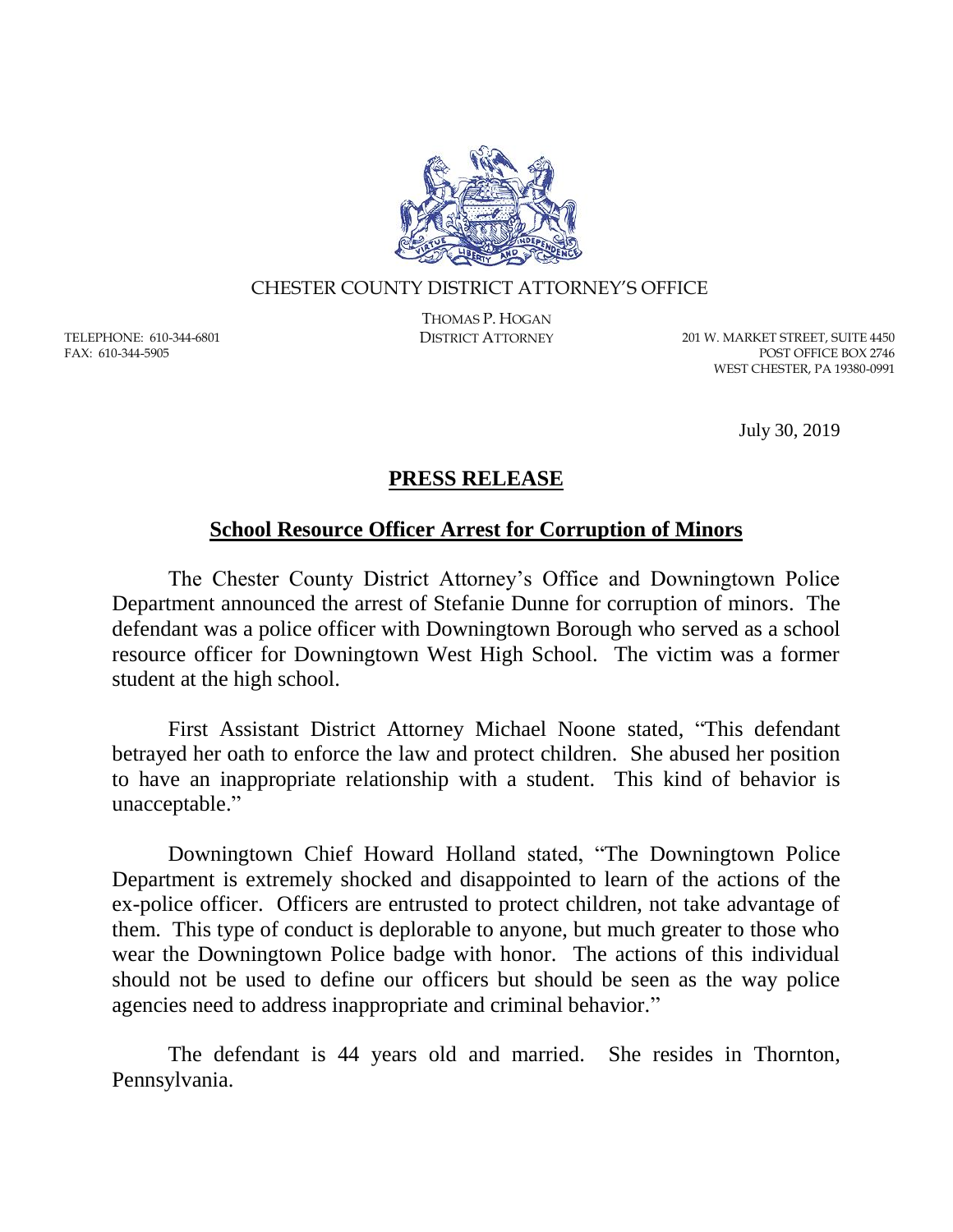The allegations from the criminal complaint<sup>1</sup> are as follows:

The defendant was employed as a police officer for the Downingtown Police Department who was assigned as a school resource officer at Downingtown West High School. On May 4, 2019 at 10:45 P.M., the Upper Uwchlan Police Department discovered the defendant semi-clothed in the back of a parked vehicle in a secluded area with a 17-year old male juvenile. The juvenile was a former student at Downingtown West High School. Further investigation revealed an ongoing relationship between the defendant and the juvenile.

The defendant and the victim met when the victim was in ninth grade. They communicated through SnapChat and via text on their cell phones about having a sexual relationship. The victim stated the defendant would pick him up in her car and they would drive to secluded areas where they would have a physical relationship.

A forensic search of the victim's phone revealed several photographs of the defendant. There were over six thousand text messages between the defendant and the victim dating back to May of 2018. Many of the messages contain intimate references and sexual innuendo.

The defendant was arrested on July 30 and charged with one count of corruption of minors. The defendant's bail was set at \$50,000 unsecured. A preliminary hearing is scheduled for September 11, 2019 at District Court 15-4-02.

Chester County District Attorney Tom Hogan stated, "Chester County police officers are held to high standards and are proud to maintain these standards. All of Chester County law enforcement is disappointed and outraged by this abuse of power and trust."

This case was investigated by the Chester County Detectives. The case will be prosecuted by the Chester County District Attorney's Office Child Abuse Unit. Any person with information regarding these or other incidents involving

 $\overline{a}$ 

<sup>&</sup>lt;sup>1</sup> A criminal defendant is presumed innocent until proven guilty in court.